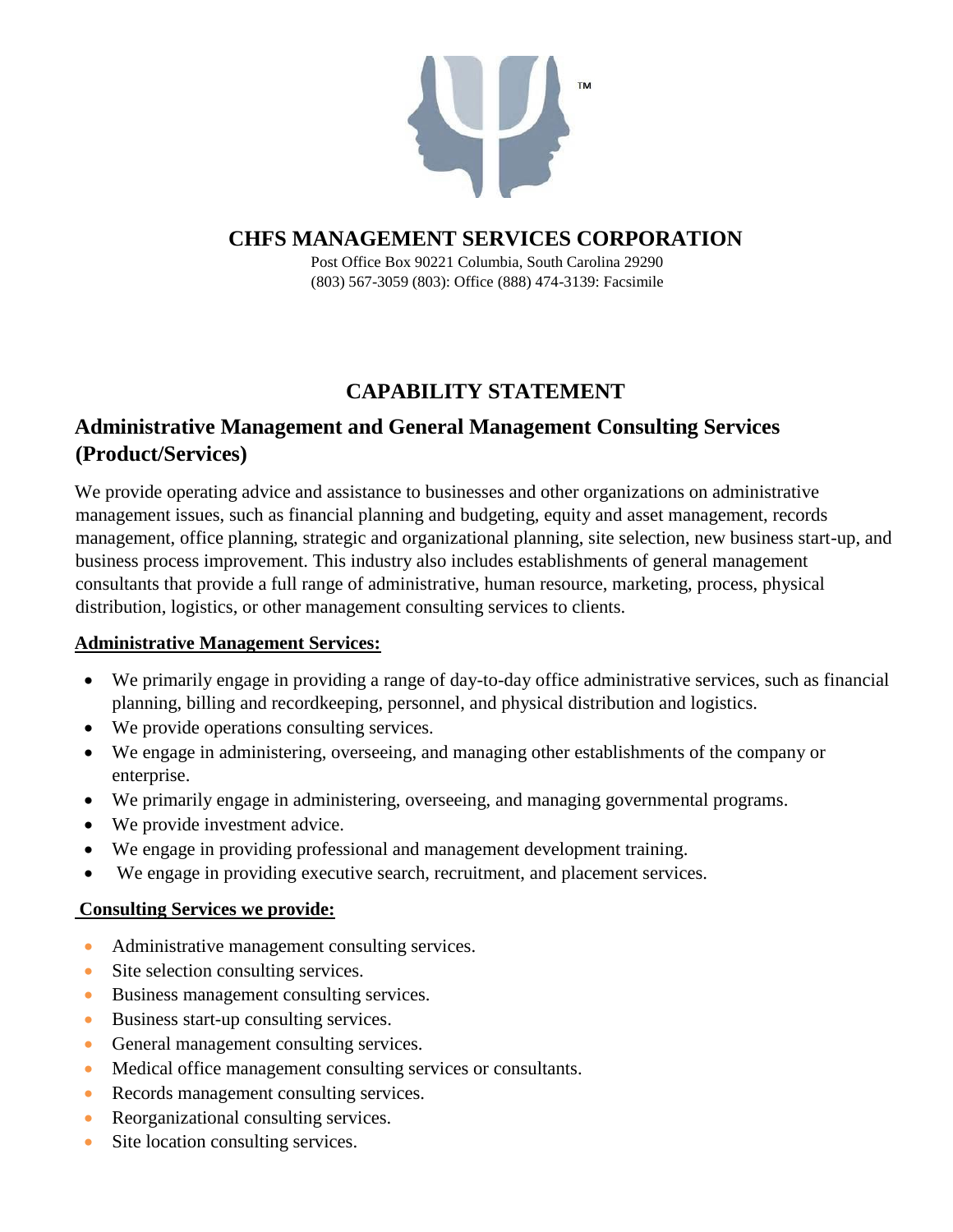

Post Office Box 90221 Columbia, South Carolina 29290 (803) 567-3059 (803): Office (888) 474-3139: Facsimile

- Site selection consulting services.
- Strategic planning consulting services.
- Financial management (except investment advice) consulting services Strategic planning consulting services.
- General management consulting services.

We also provide Behavioral and Mental Health Services through our grass roots Peer Run 501 (C) (3) Nonprofit **Comprehensive Health and Family Services** Integrative Holistic and Spiritual Ministries. Visit us at www.comphlthfamserv.org.

### **About Us**

Dr. Jerome Yelder, Sr. PhD, PsyD, MBA is the Founder, President and Chief Executive Officer of CHFS Management Services Corporation.

CHFS Management Services Corporation is a Type C Corporation and was incorporated as such on November 18, 2013 by South Carolina Secretary of State.

CHFS Management Services Corporation is a For-Profit SBA 8(a) Program participant, and a Verified Federal Vendor/Contractor in the GSA System for Award Management (SAM).

CHFS Management Services Corporation has been verified as a Service-Disabled Veteran-Owned Small Business (SDVOSB) by U.S. Department of Veterans Affairs (VA), Center for Verification and Evaluation (CVE). We primarily engage in providing national and global Administration Support and Management Services.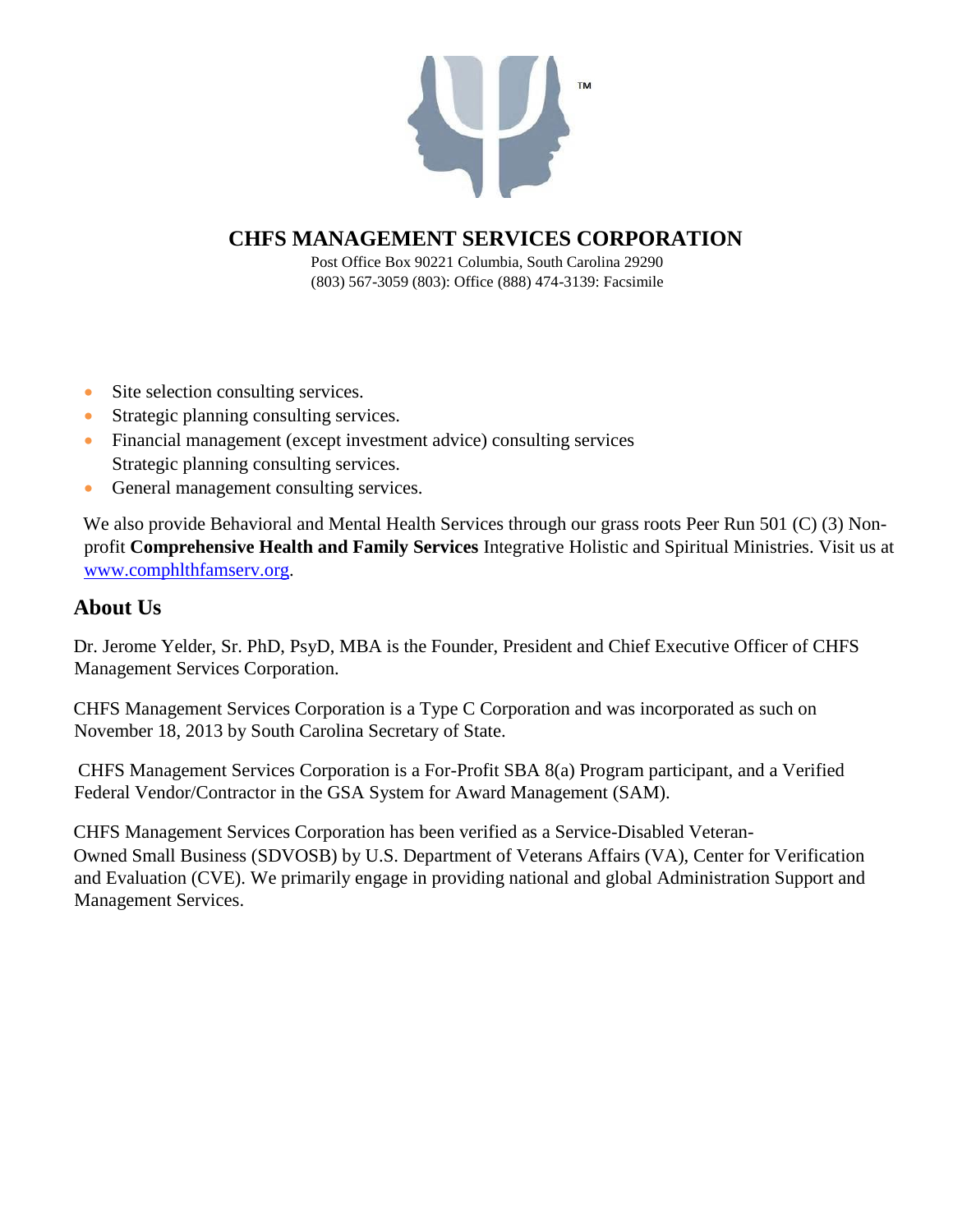

Post Office Box 90221 Columbia, South Carolina 29290 (803) 567-3059 (803): Office (888) 474-3139: Facsimile

We provide all services based on the requirement of the **North America Industry Classification System** (**NAICS**). We presently use the below NAICS codes for contracting opportunities:

541611-Administrative Management and General Management Consulting Services 541612-Human Resources Consulting Services 541618-Other Management Consulting Services 561311-Employment Placement Agencies 561312-Executive Services 624190-Other Individual and Family Services 623990-Other Residential Care Facilities 62322-Residential Mental Health and Substance Abuse Facilities 621112-Offices of Physicians, Mental Health Specialist 621330-Offices of Mental Health Practitioners (except Physicians) 621399-Offices of All other Miscellaneous Health Practitioners 621420-Outpatient Mental Health and Substance Abuse Centers 621610-Home Health Care Services 622210-Psychiatric and Substance Abuse Hospitals 623110-Nursing Care Facilities (Skilled Nursing Facilities) 624110-Child and Youth Services 624310-Vocational Rehabilitation Services 624230-Emergency and Other Relief Services 624229-Other Community Housing Services

CHFS Management Services Corporation provides strategic consulting services and integrative management care facilitation. Our consulting can mobilize the right people, skills and technologies to help organizations improve their performance and service.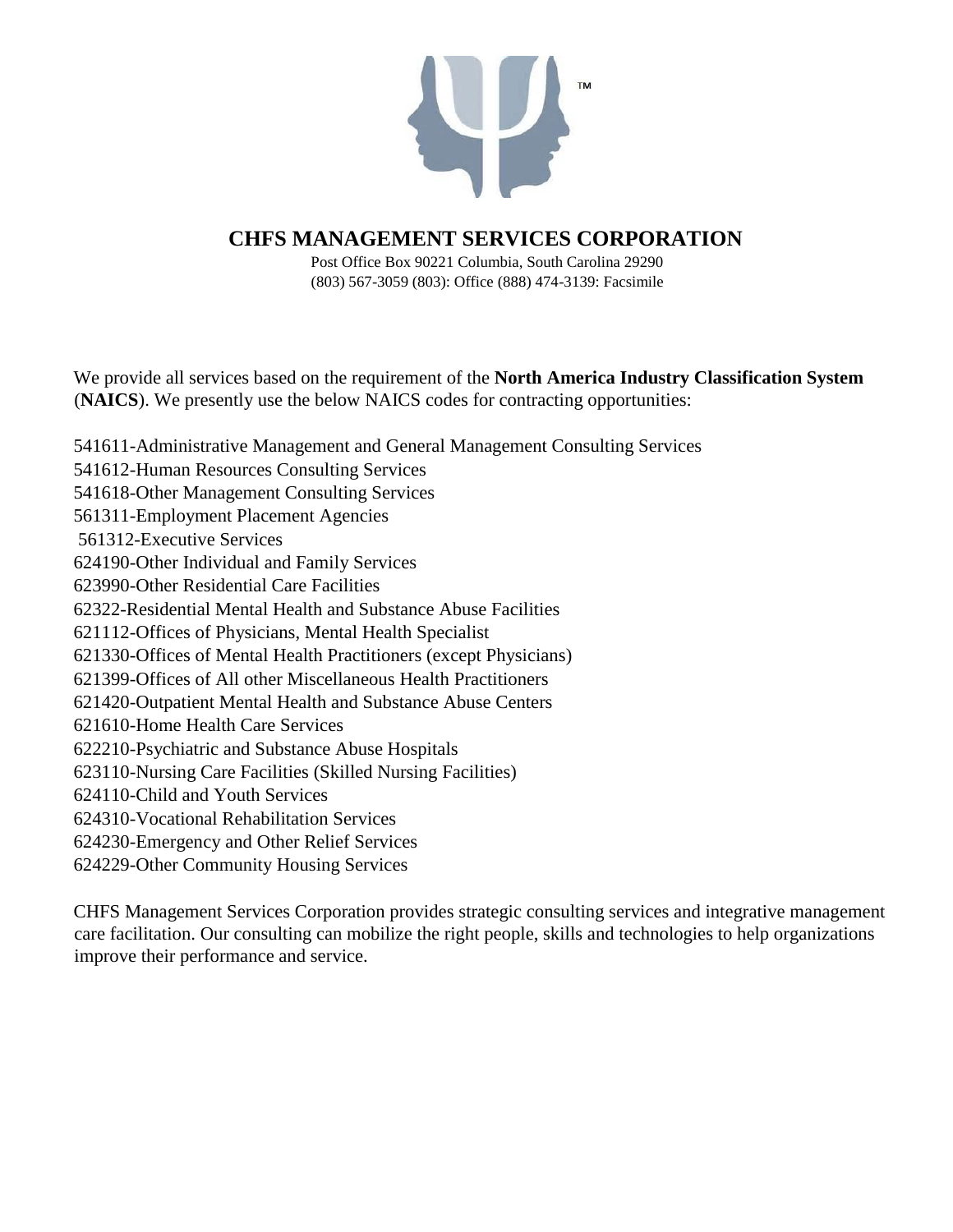

Post Office Box 90221 Columbia, South Carolina 29290 (803) 567-3059 (803): Office (888) 474-3139: Facsimile

### **What sets CHFS Management Services apart from competition?**

- $\triangleright$  Our People
- $\triangleright$  Our Partnerships with SC SHARE and Mental Health America
- $\triangleright$  Comprehensive Health and Family Services which is a Peer Run Organization
- Performance-Based Processes
- $\triangleright$  Integrated
- $\triangleright$  Solution Teams
- $\triangleright$  Client Relationship Management
- $\triangleright$  Strategic Mix of Business Management and Technology

### **Achieved Milestones**

- 1. Federal Contract with the Department of Veterans Affairs on June 29, 2018
- 2. Partnership with SC SHARE
- 3. Partnership with Mental Health America

### **Comprehensive Health and Family Services Core Capabilities**

Our business experts, technology experts and behavioral health professionals analyze research, design and implement solutions in the areas of:

- **1. Integrative Management and Care Facilitation**
- **2. Consulting**
- **3. Blended Learning Certification Training Program and Product Management Training Courses**
- **4. Intensive Clinical Case Management Services**
- **5. Care Coordination & Treatment**
- **6. Personal Recovery Oriented Services (PROS)**
- **7. Housing options**
- **8. Employment Services**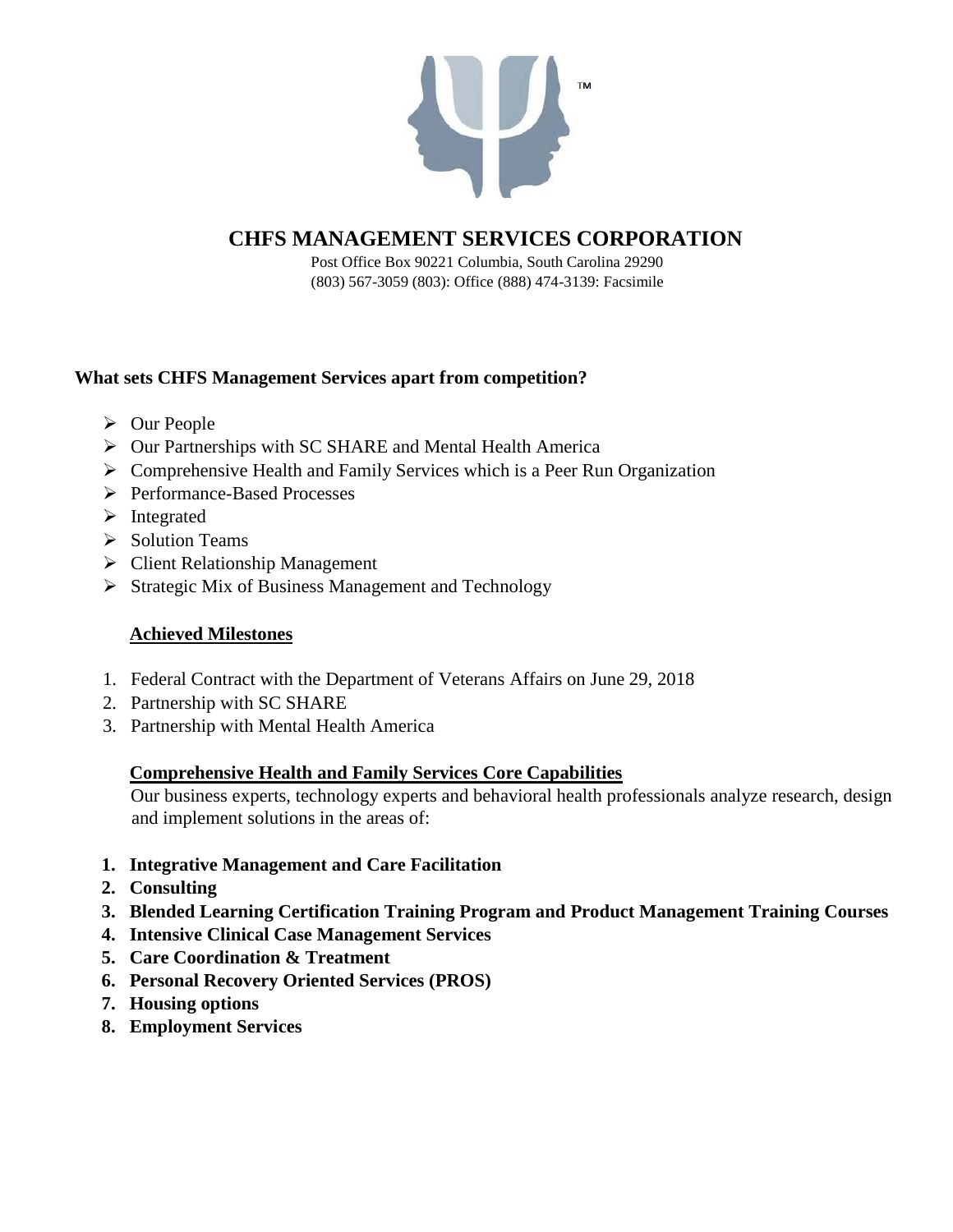

Post Office Box 90221 Columbia, South Carolina 29290 (803) 567-3059 (803): Office (888) 474-3139: Facsimile

#### **Integrative Management and Care Facilitation**

We designed this model of care as a multidisciplinary team approach consisting of behavioral health professionals and medical consultants. In addition to receiving normal care, patients are assessed by a care facilitator who is assigned to identify unmet health care needs and provided information, advice and education for the patients concerning their condition and self-care-management.

### **Consulting**

Our Consulting Services focus on integrated solutions to enhance the performance of your business. By incorporation industry best practices into business processes and management strategies, we can help you stay ahead of the competition and better serve our customers. Our services include:

- Business Strategy and Planning Support
- Change Management and Facilitation
- Process Development and Assessment Services
- Security Assessment
- Financial/Statistical Analysis
- Training and Education Services

**Blended Learning Certification Training Program** this training focus on both virtual online using adobe connect as an online training platform and face-to-face classroom facilitation with computerbased learning and a web-based exam testing portal statewide. All participants who successfully pass the exam with 85% or better will be issued a certificate of completion bearing a certification number on it that will be entered in a statewide data base.

### **Product Management Training Courses**

Our Product Management courses are hands-on, practical and useful. Topics include: core product management and product marketing skills across the full product lifecycle, optimal product process, scrum, team leadership and more. We offer a unique approach to product management training with our training retention program.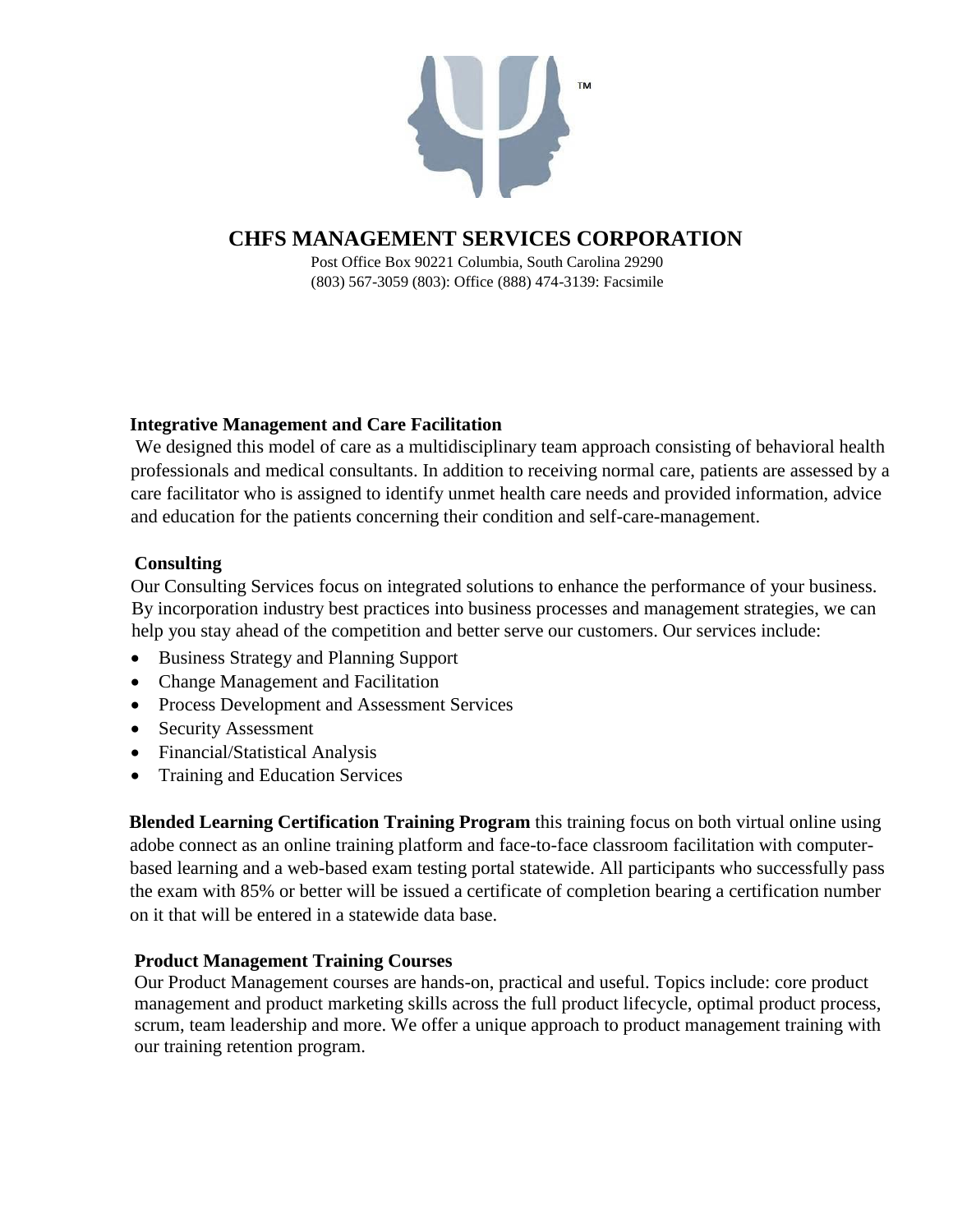

Post Office Box 90221 Columbia, South Carolina 29290 (803) 567-3059 (803): Office (888) 474-3139: Facsimile

### **Product Management Online Courses**

We offer Product Management online courses and exams that allow you to study at your own pace. These courses will teach you core skills and prepare you to earn the worldwide-standard Certified Product Manager, Certified Product Marketing Manager and Agile Certified Product Manager and Product Owner credentials.

#### **Private Custom Training**

Our custom training will transform your Product Management team by focusing on the specific issues your organization faces. Custom training gives you a competitive edge by teaching your staff the skills and concepts they need while addressing your current process, roles, terminology, products and most critical internal challenges.

### **Why Do Companies Come to Us for Private Custom Training?**

- Level set team members with varying backgrounds and experience
- Establish a consistent process and documents
- Clarify roles and responsibilities
- Get teams speaking the same language
- Align Agile methodologies with Product Management
- Get executive buy-in and empower Product Management

We offer private on-site training at client locations worldwide for teams of 5 of more. We have trained small teams, large groups and even entire companies. Our training will align your teams and produce an impact you can see immediately. Solve your biggest challenges now with a perfectly customized course delivered to your offices.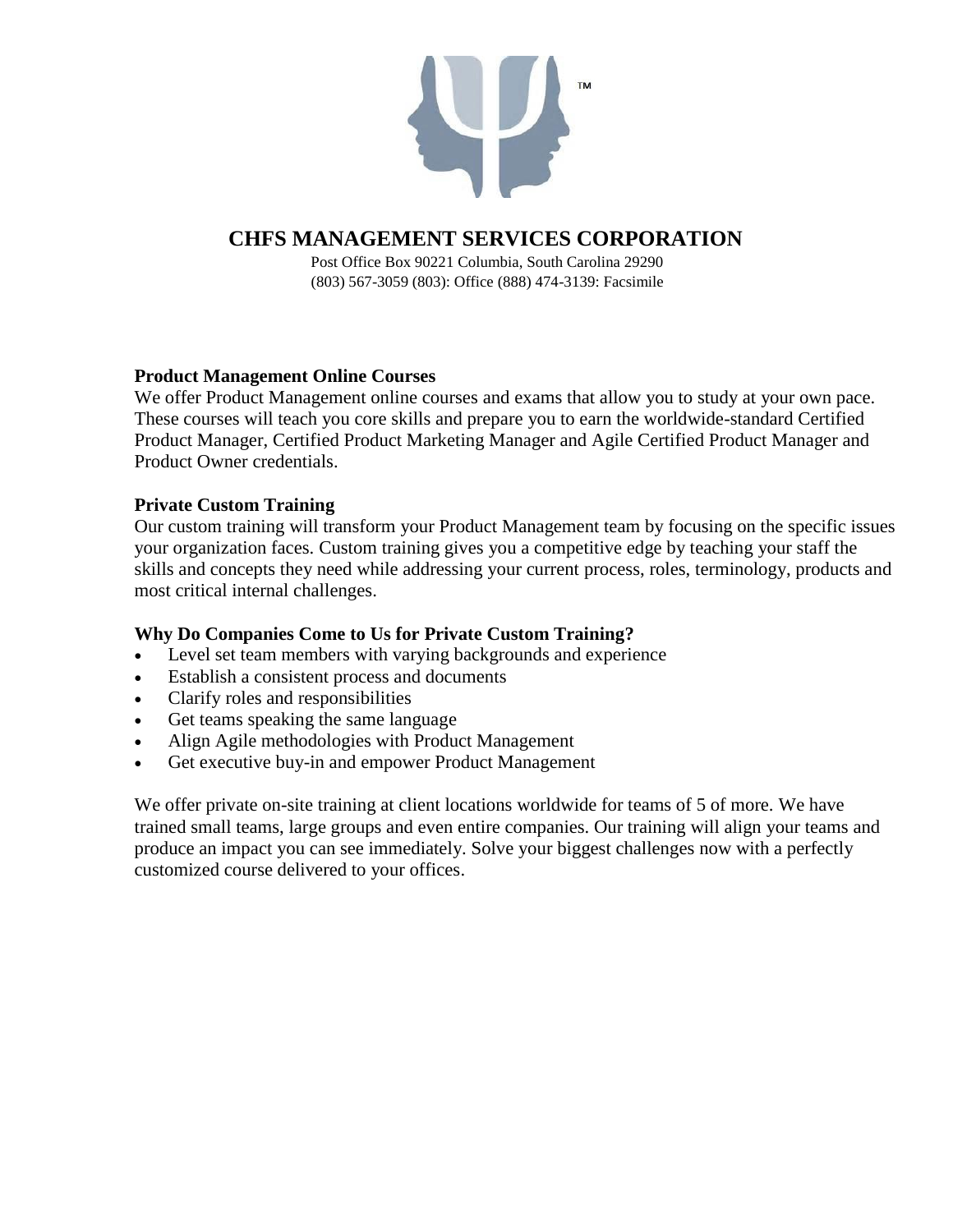

Post Office Box 90221 Columbia, South Carolina 29290 (803) 567-3059 (803): Office (888) 474-3139: Facsimile

 **Intensive Clinical Case Management** this program provides in home and community Care-coordination services to homeless veterans, at-risk youth and families with a clinical focus. Smaller caseloads enable for a high level of service and are focused on family preservation.

 **Care Coordination & Treatment** to assist individuals who reside in a community setting or are transitioning to a community setting to gain access to needed health, behavioral health, social, educational, and other services and supports, such as housing, transportation and entitlement programs. On-call is available 24 hours a day, 7 days a week.

 **Personal Recovery Oriented Services (PROS)** is a comprehensive recovery-oriented program for individuals with severe and persistent mental illness. The goal is to integrate treatment, support, and rehabilitation in a manner that facilitates consumers' recovery.

 **Housing options** vary due to the amount of support an individual may need. Community Residences can house anywhere from 8-50 individuals and is staffed 24/7. Our dedicated staff works intensely with residents in this Medicaid funded program to formulate individualized goals in areas of medication management/training, life skills training, and services/interventions that promote health and wellness. Group living programs are intended to transition residents to more independent setting as soon as possible.

 **Employment Services** that assists individuals to secure competitive employment in jobs best suited to their abilities and preferences. Ongoing staff and informal supports are available to help with job retention. Supported employment may include funded by the Department of labor apprentice program for intensive services consisting of job development, placement, situational assessment, job coaching.